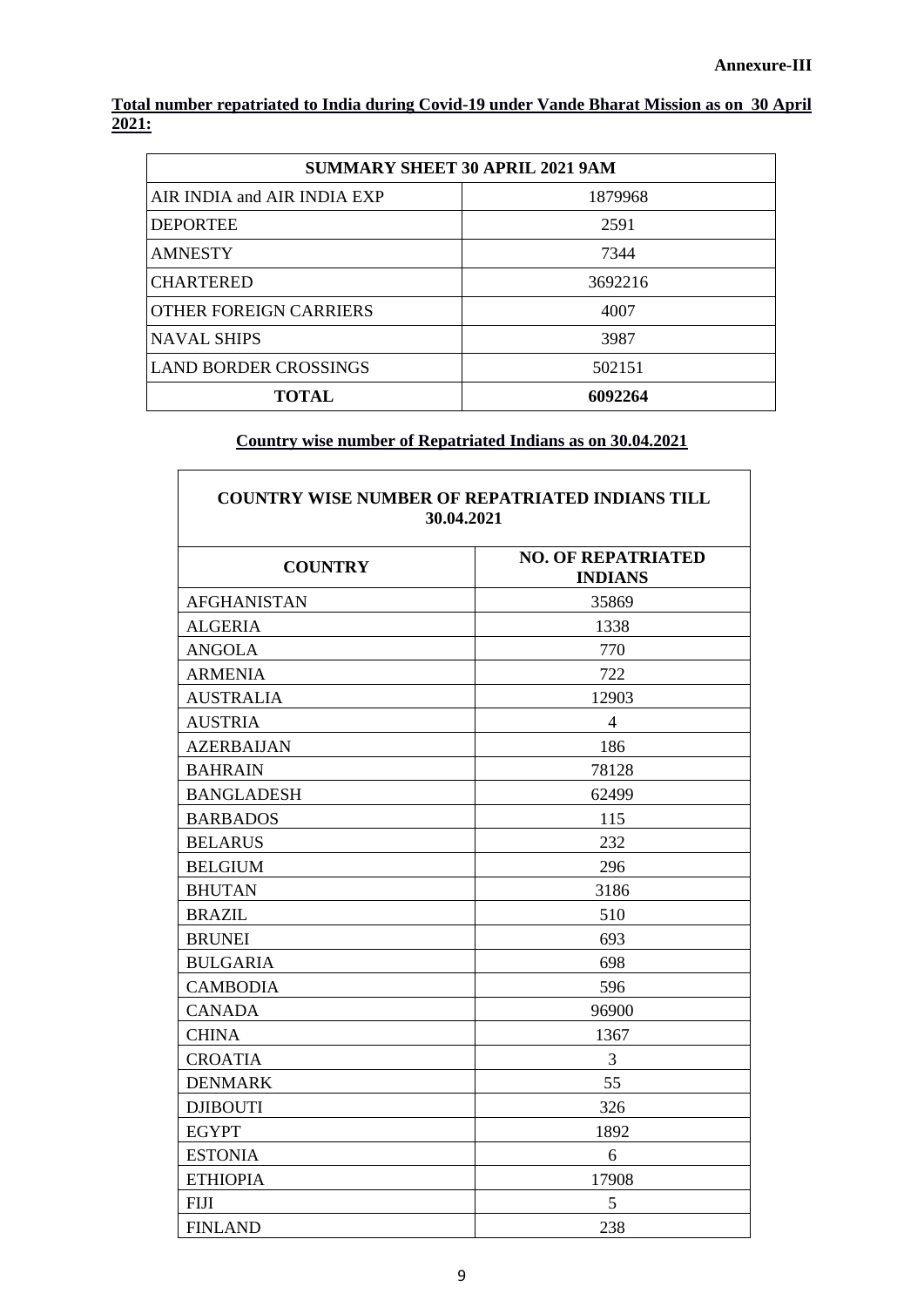| <b>FRANCE</b>       | 72492  |
|---------------------|--------|
| <b>GEORGIA</b>      | 4293   |
| <b>GERMANY</b>      | 99926  |
| <b>GHANA</b>        | 302    |
| <b>GREECE</b>       | 164    |
| <b>HONG KONG</b>    | 3306   |
| <b>HUNGARY</b>      | 9      |
| <b>INDONESIA</b>    | 5384   |
| <b>IRAN</b>         | 6935   |
| <b>IRAQ</b>         | 15072  |
| <b>IRELAND</b>      | 485    |
| <b>ISRAEL</b>       | 2036   |
| <b>ITALY</b>        | 14892  |
| <b>JAPAN</b>        | 14575  |
| <b>JORDAN</b>       | 838    |
| <b>KAZAKHSTAN</b>   | 3965   |
| <b>KENYA</b>        | 15281  |
| <b>KUWAIT</b>       | 226777 |
| <b>KYRGYZSTAN</b>   | 10303  |
| <b>LAOS</b>         | 427    |
| <b>LATVIA</b>       | 5      |
| <b>LEBANON</b>      | 1122   |
| MADAGASCAR          | 84     |
| <b>MALAYSIA</b>     | 52767  |
| <b>MALDIVES</b>     | 122161 |
| <b>MALI</b>         | 237    |
| <b>MALTA</b>        | 256    |
| <b>MAURITIUS</b>    | 2647   |
| <b>MEXICO</b>       | 228    |
| <b>MOLDOVA</b>      | 243    |
| <b>MONGOLIA</b>     | 80     |
| <b>MOROCCO</b>      | 99     |
| <b>MYANMAR</b>      | 3265   |
| <b>NEPAL</b>        | 26900  |
| <b>NETHERLANDS</b>  | 28341  |
| <b>NEW ZEALAND</b>  | 1897   |
| <b>NIGERIA</b>      | 6501   |
| <b>NORWAY</b>       | 267    |
| <b>OMAN</b>         | 329139 |
| <b>OTHERS</b>       | 21611  |
| <b>PAKISTAN</b>     | 683    |
| <b>PHILIPPINES</b>  | 8484   |
| <b>POLAND</b>       | 342    |
| <b>PORTUGAL</b>     | 54     |
| QATAR               | 367078 |
| <b>ROMANIA</b>      | 8      |
| <b>RUSSIA</b>       | 15115  |
| <b>RWANDA</b>       | 4697   |
| <b>SAUDI ARABIA</b> | 479103 |
|                     |        |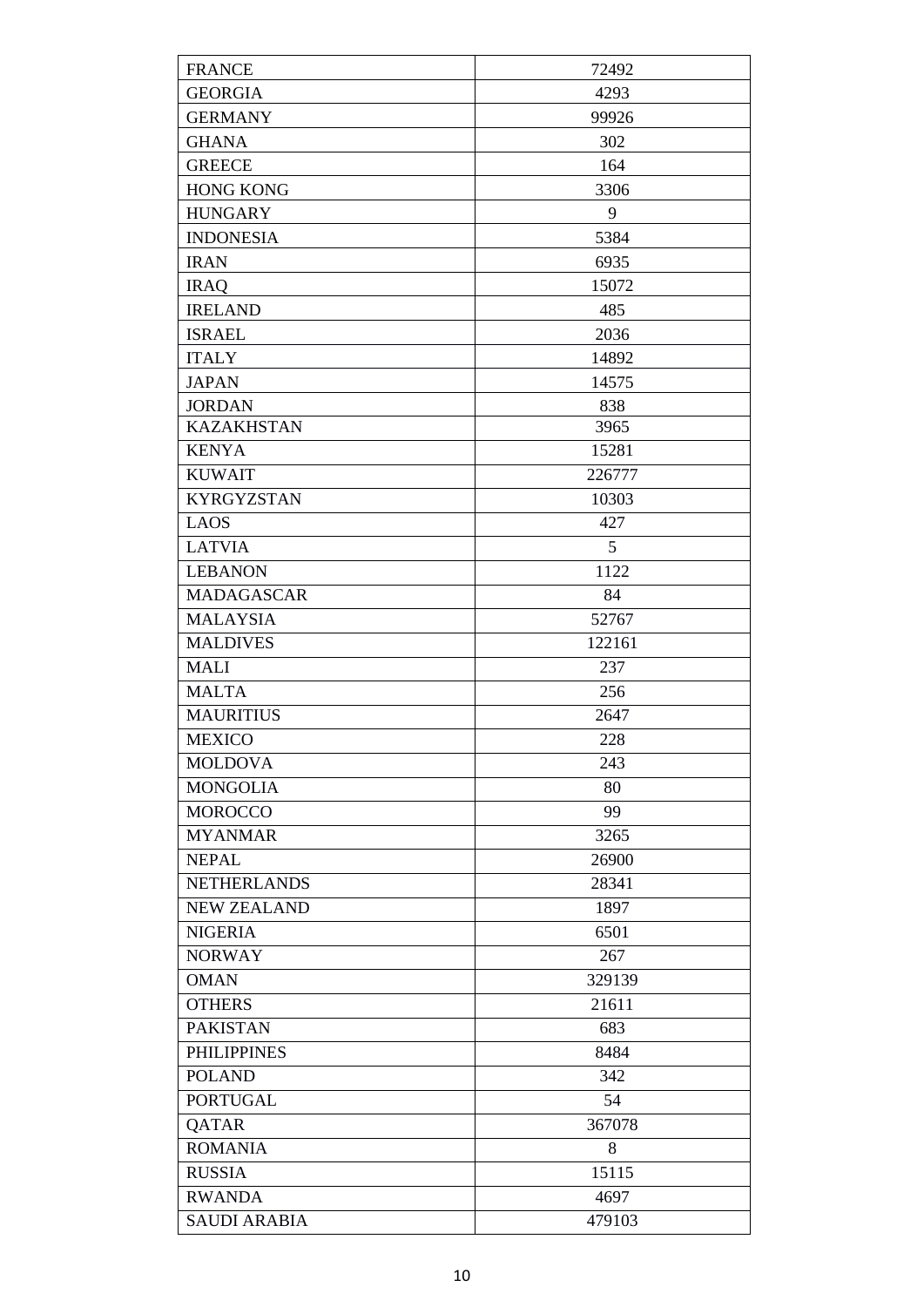| <b>SEYCHELLES</b><br>2826<br><b>SINGAPORE</b><br>89687<br><b>SOUTH AFRICA</b><br>1161<br><b>SOUTH KOREA</b><br>5248<br>1117<br><b>SPAIN</b><br><b>SRI LANKA</b><br>23350<br><b>SUDAN</b><br>125<br><b>SWEDEN</b><br>1270<br><b>SWITZERLAND</b><br>33<br><b>SYRIA</b><br>157<br><b>TAIWAN</b><br>144<br><b>TAJIKISTAN</b><br>2814<br><b>TANZANIA</b><br>9436<br><b>THAILAND</b><br>7603<br><b>TUNISIA</b><br>25<br><b>TURKEY</b><br>3081<br>TURKMENISTAN<br>234<br><b>UKRAINE</b><br>9062<br><b>UNITED ARAB EMIRATES</b><br>2544288<br><b>UNITED KINGDOM</b><br>197730<br>UNITED STATES OF AMERICA<br>397542<br><b>UZBEKISTAN</b><br>4777<br><b>VIETNAM</b><br>1966<br><b>YEMEN</b><br>1311<br><b>ZIMBABWE</b><br>5<br><b>NOT IDENTIFIED</b><br>4,98,913<br><b>TOTAL</b><br>60,92,264 | <b>SCOTLAND</b> | 38 |
|--------------------------------------------------------------------------------------------------------------------------------------------------------------------------------------------------------------------------------------------------------------------------------------------------------------------------------------------------------------------------------------------------------------------------------------------------------------------------------------------------------------------------------------------------------------------------------------------------------------------------------------------------------------------------------------------------------------------------------------------------------------------------------------|-----------------|----|
|                                                                                                                                                                                                                                                                                                                                                                                                                                                                                                                                                                                                                                                                                                                                                                                      |                 |    |
|                                                                                                                                                                                                                                                                                                                                                                                                                                                                                                                                                                                                                                                                                                                                                                                      |                 |    |
|                                                                                                                                                                                                                                                                                                                                                                                                                                                                                                                                                                                                                                                                                                                                                                                      |                 |    |
|                                                                                                                                                                                                                                                                                                                                                                                                                                                                                                                                                                                                                                                                                                                                                                                      |                 |    |
|                                                                                                                                                                                                                                                                                                                                                                                                                                                                                                                                                                                                                                                                                                                                                                                      |                 |    |
|                                                                                                                                                                                                                                                                                                                                                                                                                                                                                                                                                                                                                                                                                                                                                                                      |                 |    |
|                                                                                                                                                                                                                                                                                                                                                                                                                                                                                                                                                                                                                                                                                                                                                                                      |                 |    |
|                                                                                                                                                                                                                                                                                                                                                                                                                                                                                                                                                                                                                                                                                                                                                                                      |                 |    |
|                                                                                                                                                                                                                                                                                                                                                                                                                                                                                                                                                                                                                                                                                                                                                                                      |                 |    |
|                                                                                                                                                                                                                                                                                                                                                                                                                                                                                                                                                                                                                                                                                                                                                                                      |                 |    |
|                                                                                                                                                                                                                                                                                                                                                                                                                                                                                                                                                                                                                                                                                                                                                                                      |                 |    |
|                                                                                                                                                                                                                                                                                                                                                                                                                                                                                                                                                                                                                                                                                                                                                                                      |                 |    |
|                                                                                                                                                                                                                                                                                                                                                                                                                                                                                                                                                                                                                                                                                                                                                                                      |                 |    |
|                                                                                                                                                                                                                                                                                                                                                                                                                                                                                                                                                                                                                                                                                                                                                                                      |                 |    |
|                                                                                                                                                                                                                                                                                                                                                                                                                                                                                                                                                                                                                                                                                                                                                                                      |                 |    |
|                                                                                                                                                                                                                                                                                                                                                                                                                                                                                                                                                                                                                                                                                                                                                                                      |                 |    |
|                                                                                                                                                                                                                                                                                                                                                                                                                                                                                                                                                                                                                                                                                                                                                                                      |                 |    |
|                                                                                                                                                                                                                                                                                                                                                                                                                                                                                                                                                                                                                                                                                                                                                                                      |                 |    |
|                                                                                                                                                                                                                                                                                                                                                                                                                                                                                                                                                                                                                                                                                                                                                                                      |                 |    |
|                                                                                                                                                                                                                                                                                                                                                                                                                                                                                                                                                                                                                                                                                                                                                                                      |                 |    |
|                                                                                                                                                                                                                                                                                                                                                                                                                                                                                                                                                                                                                                                                                                                                                                                      |                 |    |
|                                                                                                                                                                                                                                                                                                                                                                                                                                                                                                                                                                                                                                                                                                                                                                                      |                 |    |
|                                                                                                                                                                                                                                                                                                                                                                                                                                                                                                                                                                                                                                                                                                                                                                                      |                 |    |
|                                                                                                                                                                                                                                                                                                                                                                                                                                                                                                                                                                                                                                                                                                                                                                                      |                 |    |
|                                                                                                                                                                                                                                                                                                                                                                                                                                                                                                                                                                                                                                                                                                                                                                                      |                 |    |
|                                                                                                                                                                                                                                                                                                                                                                                                                                                                                                                                                                                                                                                                                                                                                                                      |                 |    |
|                                                                                                                                                                                                                                                                                                                                                                                                                                                                                                                                                                                                                                                                                                                                                                                      |                 |    |

## **State wise number of Repatriated Indians as on 30.04.2021**

 $\overline{\phantom{a}}$ 

 $\Gamma$ 

| <b>STATE WISE NUMBER OF REPATRIATED INDIANS TILL 30.04.2021</b> |                                   |  |
|-----------------------------------------------------------------|-----------------------------------|--|
| <b>STATE</b>                                                    | <b>NO. OF REPATRIATED INDIANS</b> |  |
| A & N ISLANDS                                                   | 45                                |  |
| ANDHRA PRADESH                                                  | 43758                             |  |
| <b>ARUNACHAL PRADESH</b>                                        | 41                                |  |
| <b>ASSAM</b>                                                    | 1005                              |  |
| <b>BIHAR</b>                                                    | 34660                             |  |
| <b>CHANDIGARH</b>                                               | 5937                              |  |
| <b>CHHATTISGARH</b>                                             | 878                               |  |
| D & N HAVELI                                                    | 40                                |  |
| <b>DAMAN AND DIU</b>                                            | 132                               |  |
| <b>DELHI</b>                                                    | 1335919                           |  |
| GOA                                                             | 27627                             |  |
| <b>GUJARAT</b>                                                  | 139937                            |  |
| <b>HARYANA</b>                                                  | 6423                              |  |